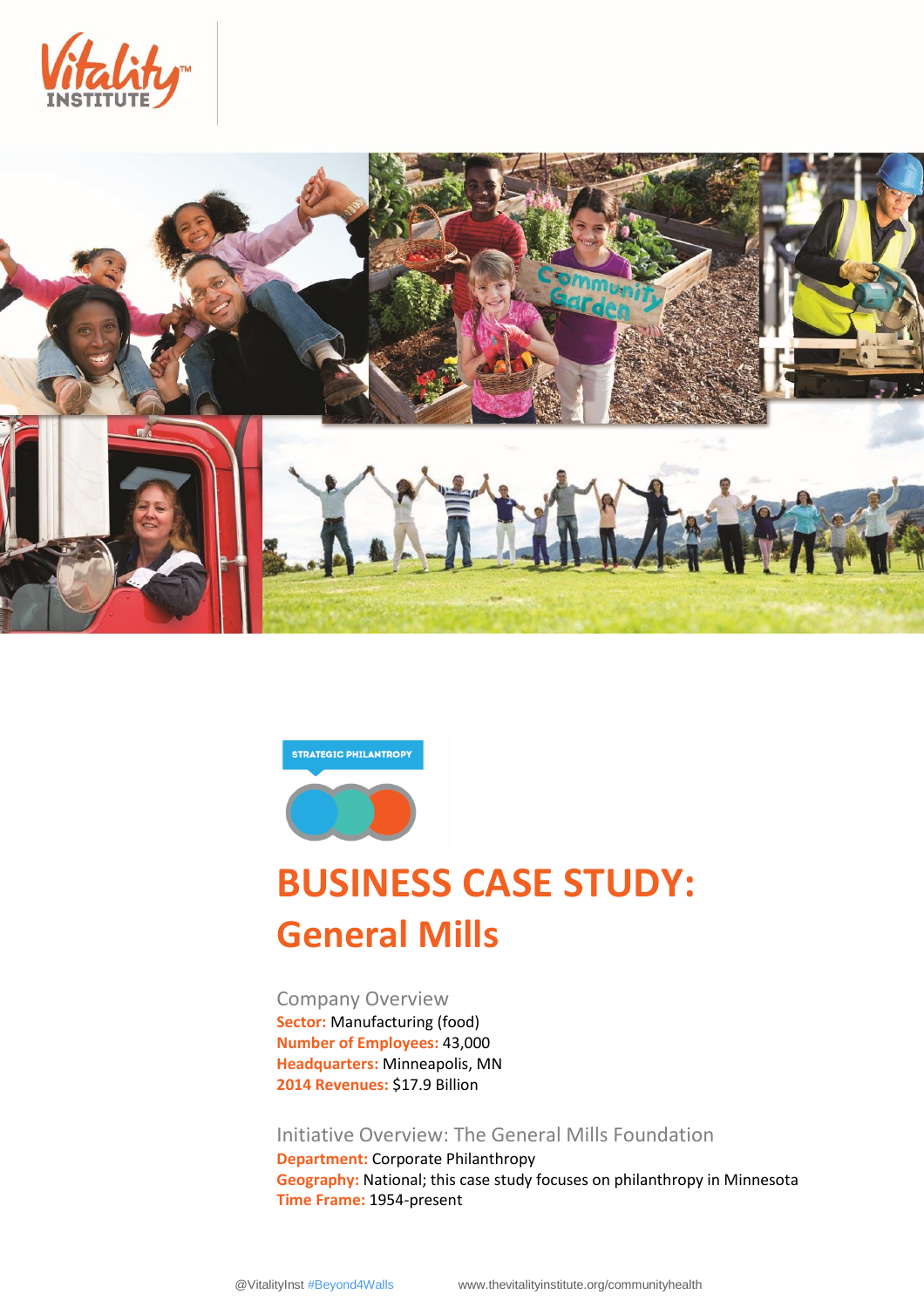

#### **Background**

General Mills' philanthropic work is closely connected with its core business. General Mills' commitment to communities includes providing grants to nonprofit organizations from the General Mills Foundation (the Foundation), donating food, supporting brand partnerships, and employee volunteerism around the world. The Foundation works with partners locally and globally to harness their collective impact, while engaging employees through volunteerism.

## **Vision & Goals**

| <b>Focus Area</b>                 | <b>2020 Goal</b>                                                 |  |
|-----------------------------------|------------------------------------------------------------------|--|
| Alleviate Hunger                  | Provide 200 million meals globally                               |  |
| <b>Advance Nutrition Wellness</b> | 90,000 US schools access Presidential Youth Fitness program<br>٠ |  |
| Improve Education                 | Provide US\$1 billion to schools through Box Tops for Education  |  |
| Volunteerism                      | 80% of employees volunteering worldwide                          |  |
| Invest in communities             | Achieve US\$2 billion cumulative giving                          |  |

## **Strategic Philanthropy**

- **Philanthropic Giving**: Total giving in 2014 was over \$151 million. This includes:
	- o \$79.1 million in corporate contributions
	- o \$42.8 million in food donations
	- o \$29.2 million in foundation grants
- **Product Reformulation**: General Mills concentrates on accelerating its net sales growth by focusing on reformulating five large, global product categories in its portfolio which include ready to eat cereal, ice cream, yogurt, ready meals, and sweet and savory snacks. While it promotes energy balance in communities, it reformulates products to address consumer demands.

#### **Community Choice Driven By:**

- **Where Employees Live And Work:** The Foundation's grant-making is geographically focused surrounding areas up to 50 miles of General Mills headquarters (Minneapolis, MN) and manufacturing facility communities nationwide. Internationally, General Mills focuses charitable giving in Malawi and Tanzania in Africa. The company also provides grants in international communities where there are business operations and a large employee base.
- **Consumer Attraction & Retention:** General Mills target consumer groups include: Middle Class Consumers in Emerging Markets, US Adults 55 and Older, the US Millennial Generation, and US Multicultural consumers (non-Caucasian population). Its key strategy for reaching new consumers and retain existing consumers is to understand what they like to eat, where they like to shop, and how they approach cooking.

## **Assessing Community Risk & Disease Burden**

- **Non-Profit Partners Assess Need**: Each non-profit that General Mills Foundation funds has its own needs assessment processes. For example, Hunger-Free Minnesota developed a community close-up tool, a data analysis tool a community can use to determine how many meals its hungriest residents are missing and in which census tracts they reside. Demographic information provided for each of Minnesota's census tracts helps inform strategies for closing the meal gap in the community.
- **Employees Serve on Community Action Councils**: The work of Council members encompasses three main objectives: to understand community needs, encourage employees to volunteer their time and expertise, and review requests from local nonprofit organizations for resources.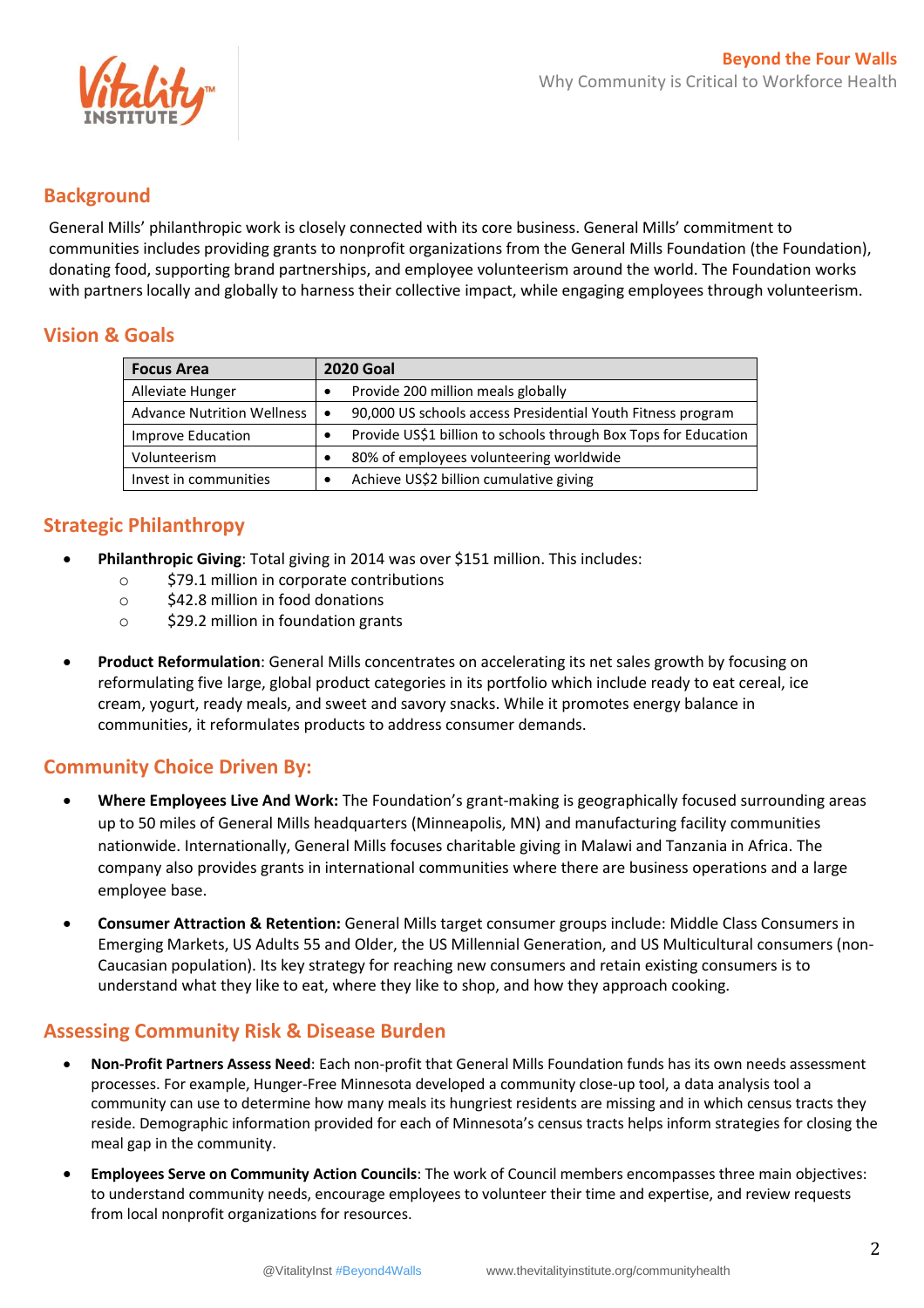

#### **Engaging Non-Profit Stakeholders for Collective Impact**

- **Champions for Healthy Kids:** Since launching Champions for Healthy Kids in 2002, General Mills Foundation has funded more than 550 programs and reached more than 1 million kids through grants totaling US\$6.5 million. Across the US, the Champions for Healthy Kids grants program supports nonprofit community organizations that offer innovative youth nutrition and fitness programs. In June 2014, the General Mills Foundation, in partnership with the Academy of Nutrition and Dietetics Foundation, awarded US\$1 million – twice the amount of previous years – in Champions for Healthy Kids grants. Recipients include 50 nonprofits, schools and community organizations that demonstrate the greatest need and likelihood of sustainable impact on young people's nutrition and activity levels.
- **Hunger Free Minnesota:** A collective impact model with 8 initiatives and 100+ cross-sector partners to collectively add 60 million meals to Minnesota's hunger-relief system.
- **Presidential Youth Fitness Program:** The Foundation's support of the Presidential Youth Fitness Program helped enroll 8,000 new schools in 2014, giving them access to school-based physical education assessment tools and fitness education program resources to help keep kids physically active. This comprehensive school fitness program cultivates lifelong skills and healthy habits in the fight against childhood obesity. General Mills helped launch the program in 2012 with the President's Council on Fitness, Sports and Nutrition. Support from the General Mills Foundation will enable the program to reach 90 percent of US schools – and more than 50 million children – by 2020, helping students pursue personal fitness goals and promote lifelong physical activity.
- **PlayWorks:** A program that brings trained, full-time coaches to schools in low-income communities to create positive learning experiences on and off the playground. Playworks serves more than 14 schools in Minnesota including 4 in North Minneapolis.
- **Good Works:** Founded in 2009, the program links nonprofit organizations with General Mills marketing professionals in the headquarters community, enabling employees to focus their business skills via pro-bono projects for selected nonprofits.

#### **Evaluation Framework**

- **Champions for Healthy Kids**: Organizations that receive Champions for Healthy Kids (CFHK) grants predominantly use qualitative methods (e.g. surveys, observation, logging) to assess the outcomes or results of their CFHK grant projects. The program is currently undergoing evaluation.
- **Hunger Free Minnesota**: The measures and data for Hunger-Free Minnesota's impact evaluation are compiled by EnSearch, Inc., a third-party evaluation company.
- **Presidential Youth Fitness Program (PYFP):** The participants are assessed via FITNESSGRAM<sup>®</sup>.
- **Playworks**: Playworks conducts an annual survey of school staff (teachers, principals, support staff) each May. The survey covers student behavior during recess, in the classroom and overall school climate. The survey is a combination of Likert scale rating questions as well as open-ended questions. Playworks uses the data to learn about impact and identify trends both nationally and at the city-level.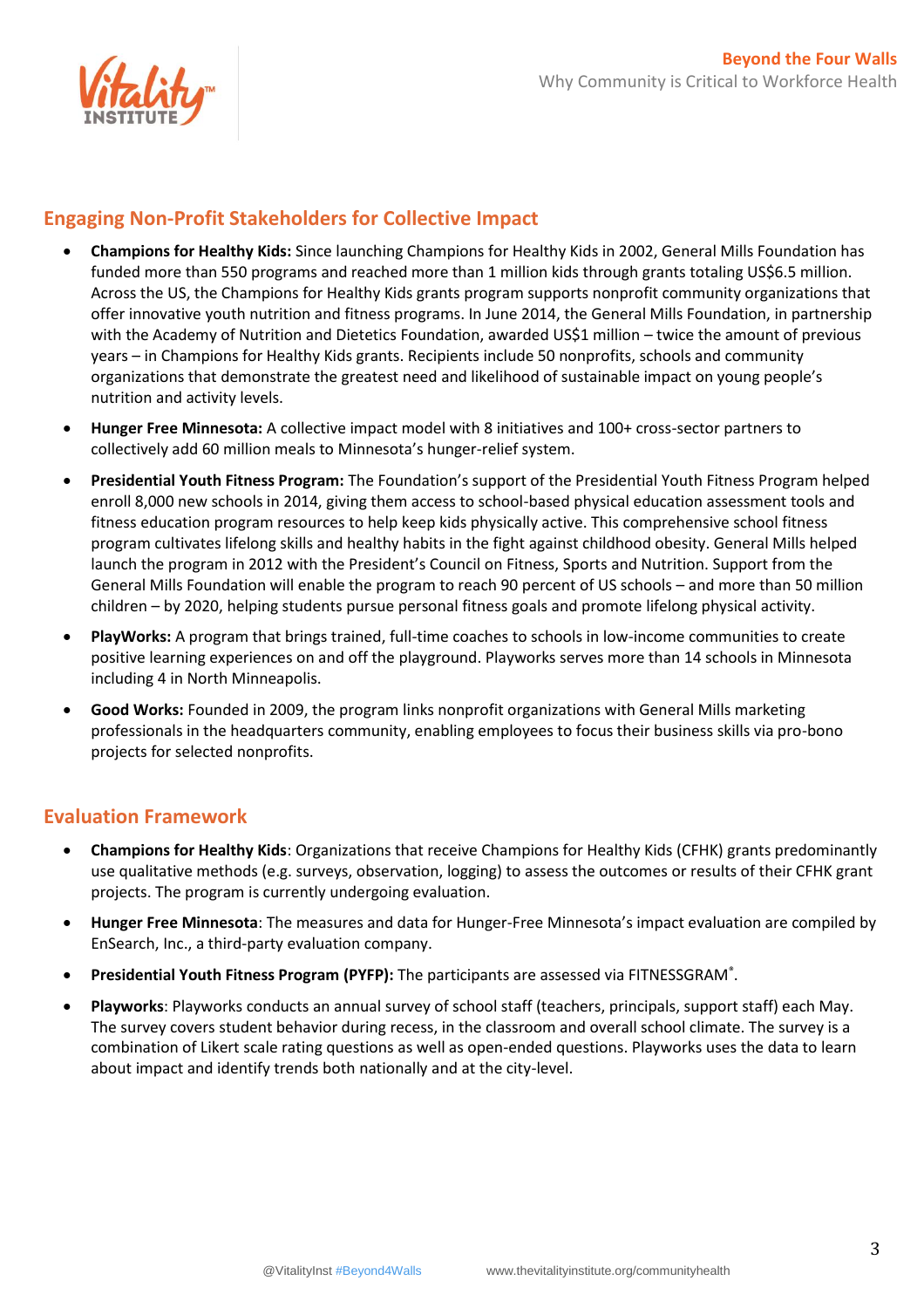

## **Community Impact**

| <b>Initiative</b>                                                | <b>Progress</b>                                                                                                                                                                                                                                                                                                                                                                                                                                        | <b>Community IMPACT</b>                                                                                                                                                                                                                                                                                                                                                                                                                                                                                                                                                                                                                                                                                                                                                                                   |
|------------------------------------------------------------------|--------------------------------------------------------------------------------------------------------------------------------------------------------------------------------------------------------------------------------------------------------------------------------------------------------------------------------------------------------------------------------------------------------------------------------------------------------|-----------------------------------------------------------------------------------------------------------------------------------------------------------------------------------------------------------------------------------------------------------------------------------------------------------------------------------------------------------------------------------------------------------------------------------------------------------------------------------------------------------------------------------------------------------------------------------------------------------------------------------------------------------------------------------------------------------------------------------------------------------------------------------------------------------|
| Food                                                             | • General Mills provided 50 million meals                                                                                                                                                                                                                                                                                                                                                                                                              | Served children and families in more than 50                                                                                                                                                                                                                                                                                                                                                                                                                                                                                                                                                                                                                                                                                                                                                              |
| <b>Donations</b>                                                 | through global food donations since 2013                                                                                                                                                                                                                                                                                                                                                                                                               | communities around the world                                                                                                                                                                                                                                                                                                                                                                                                                                                                                                                                                                                                                                                                                                                                                                              |
| <b>Hunger-Free</b><br><b>Minnesota</b>                           | General Mills provided US\$2.75 million in<br>$\bullet$<br>contributions to Hunger-Free Minnesota since<br>2011, and was a leader in the Hunger Impact<br>Exchange<br>Hunger Free Minnesota implemented 8<br>data-driven initiatives to add meals to the<br>statewide hunger-relief system since its<br>inception in 2011                                                                                                                              | Added 64.45 million meals to Minnesota's hunger relief<br>system (which includes SNAP program, school meal<br>programs, food rescue programs, etc.) since 2012                                                                                                                                                                                                                                                                                                                                                                                                                                                                                                                                                                                                                                            |
| <b>Champions for</b><br><b>Healthy Kids</b>                      | 1 million youth reached since 2002.<br>$\bullet$<br>In June 2014, the General Mills Foundation, in<br>$\bullet$<br>partnership with the Academy of Nutrition<br>and Dietetics Foundation, awarded US\$1<br>million in grants<br>Recipients include 50 nonprofits, schools<br>$\bullet$<br>and community organizations that<br>demonstrate the greatest need and<br>likelihood of sustainable impact on young<br>people's nutrition and activity levels | The program is undergoing evaluation in 2015                                                                                                                                                                                                                                                                                                                                                                                                                                                                                                                                                                                                                                                                                                                                                              |
| <b>Presidential</b><br><b>Youth Fitness</b><br>Program<br>(PYFP) | • 3,400+ schools adopted in 2014; to date,<br>13,000+ schools and an estimated 6.8 million<br>students engaging with the program<br>General Mills committed to support and<br>expand PYFP through a contribution of \$10<br>million over the course of six years. This<br>contribution comes both in the form of<br>financial support as well as in-kind<br>marketing expertise                                                                        | PYFP has adopted the FITNESSGRAM® assessment-<br>a health-related, criterion-based assessment-which<br>helps minimize comparisons between children and<br>instead supports students as they pursue personal fitness<br>goals. The assessment measures health-related fitness<br>through a variety of items designed to assess aerobic<br>capacity, muscle strength, muscular endurance, flexibility,<br>and body composition. PYFP aims to help educators<br>understand that a tool like FITNESSGRAM® is more than<br>just the assessment used at the beginning and end of<br>each school year. Rather, fitness assessments serve as the<br>foundation for a year-long effort to help students achieve<br>and maintain health enhancing levels of fitness in a<br>manner that maintains student integrity |
| Volunteerism<br>via Good<br><b>Works</b>                         | • 75% of employees volunteer worldwide                                                                                                                                                                                                                                                                                                                                                                                                                 | Since inception of the Good Works program, more<br>than 200 employees completed 45 projects<br>In 2014, 59 volunteers and 9 projects completed                                                                                                                                                                                                                                                                                                                                                                                                                                                                                                                                                                                                                                                            |
| <b>Playworks</b>                                                 | General Mills Foundation provided<br>$\bullet$<br>US\$282,500 in 2014 to increase the number<br>of US schools participating in Playworks<br>To date this year, more than 7,000 children<br>٠<br>in Minneapolis and St. Paul Public Schools<br>have participated in Playworks'<br>programming                                                                                                                                                           | *National results<br>95% of staff report that 98% of students are physically<br>$\bullet$<br>active<br>87% of staff report decrease in number of disruptive<br>٠<br>events in the classroom incidents<br>85% reduction in disciplinary incidents<br>$\bullet$<br>89% of staff report an increase in students abilities<br>$\bullet$<br>to focus on class activities                                                                                                                                                                                                                                                                                                                                                                                                                                       |
| Community<br>Investment                                          | US\$151 million in total giving in fiscal year<br>$\bullet$<br>2014<br>US\$1.5+ billion cumulative giving since 1954<br>$\bullet$<br>Box Tops for Education raised \$80 million<br>$\bullet$<br>for US Schools                                                                                                                                                                                                                                         | Funded more than 1,000 non-profit partners<br>$\bullet$<br>More than 80,000 K-8 schools engaged in Box Tops<br>$\bullet$<br>for Education                                                                                                                                                                                                                                                                                                                                                                                                                                                                                                                                                                                                                                                                 |